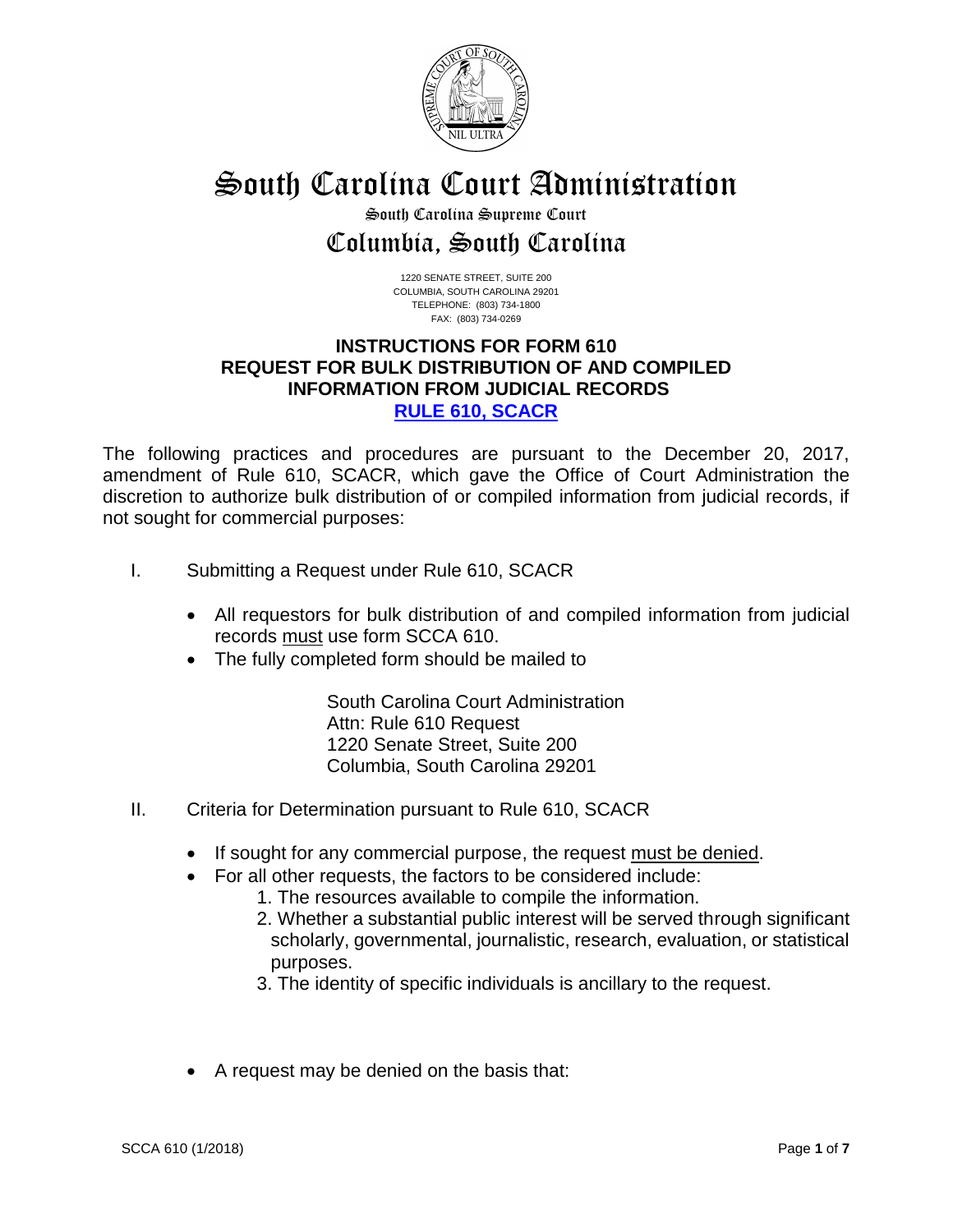- 1. The requestor may obtain the information using the search functions available to the public on websites maintained by the South Carolina Judicial Department or any court of this state.
- 2. Fulfilling the request may interfere with normal Judicial Department operations (e.g., requests may be denied if the South Carolina Judicial Department does not routinely collect the requested information).
- 3. The requested information contains confidential data or financial information that may not be provided.
- I. Notification
	- Once a determination has been reached, the Action on Request contained in form SCCA 610 will be emailed or, if requestor's email address is unknown, mailed to the requestor.
	- The Action on Request page will state whether the request has been Approved, Partially Approved, or Denied. If Partially Approved or Denied, a reason will be provided.
- II. Disclaimer
	- SCJD is not by law the custodian of court records. Because SCJD receives information as a third party, SCJD cannot guarantee the accuracy of the information contained in Rule 610 reports. While SCJD strives to keep the reports as accurate as possible, the data contained in Rule 610 reports are reliant on information maintained at the local level. Any clarification of data contained in Rule 610 reports should be directed to the pertinent local official.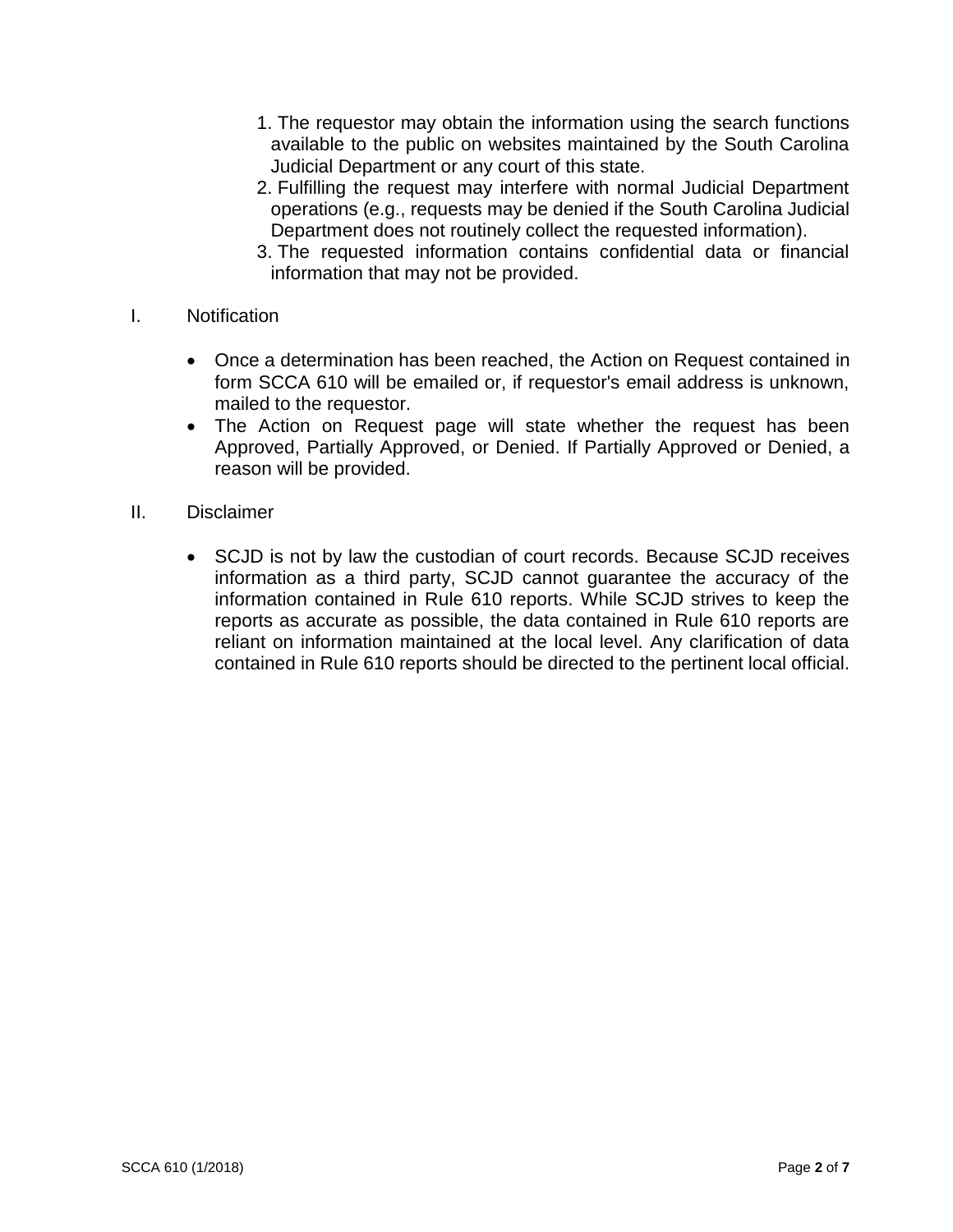### **RULE 610 BULK DISTRIBUTION OF AND COMPILED INFORMATION FROM JUDICIAL RECORDS**

**(a)** For the purpose of this rule:

**(1)** Bulk distribution is defined as a distribution of all, or a significant subset, of the information in judicial records, as is and without modification or compilation.

**(2)** Compiled information is defined as information that is derived from the selection, aggregation or reformulation of the information from more than one individual judicial record.

**(3)** Judicial records shall include all records maintained by any court, commission, board, committee, office or other entity within the South Carolina Judicial Department, regardless of whether that entity is funded in whole or part by state or local funds.

**(b)** The South Carolina Judicial Department shall not provide bulk distribution of or compiled information from judicial records where those records are sought for any commercial purpose.

**(c)** Unless authorized by the Office of Court Administration, a bulk distribution of judicial records will not be made.

**(d)** Unless authorized by the Office of Court Administration, compiled information from judicial records will not be provided. This restriction shall not apply to:

**(1)** Compiled information that may be contained in statistical or other reports that have been previously released to the general public.

**(2)** Compiled information that can be obtained by a person using the search functions available to the public on websites maintained by the South Carolina Judicial Department or any court of this state.

**(e)** The Office of Court Administration may authorize bulk distribution of or compiled information from judicial records if it determines, in its discretion, that the resources are available to compile the information; the substantial public interest will be served through significant scholarly, governmental, journalistic, research, evaluation, or statistical purposes; and the identity of specific individuals is ancillary to the request. The Office of Court Administration shall determine whether to provide the information as follows:

**(1)** All requests shall be made to the Office of Court Administration. The requestor must:

**(i)** identify the specific bulk records or compiled information sought, and identify the court or courts from which the records are sought;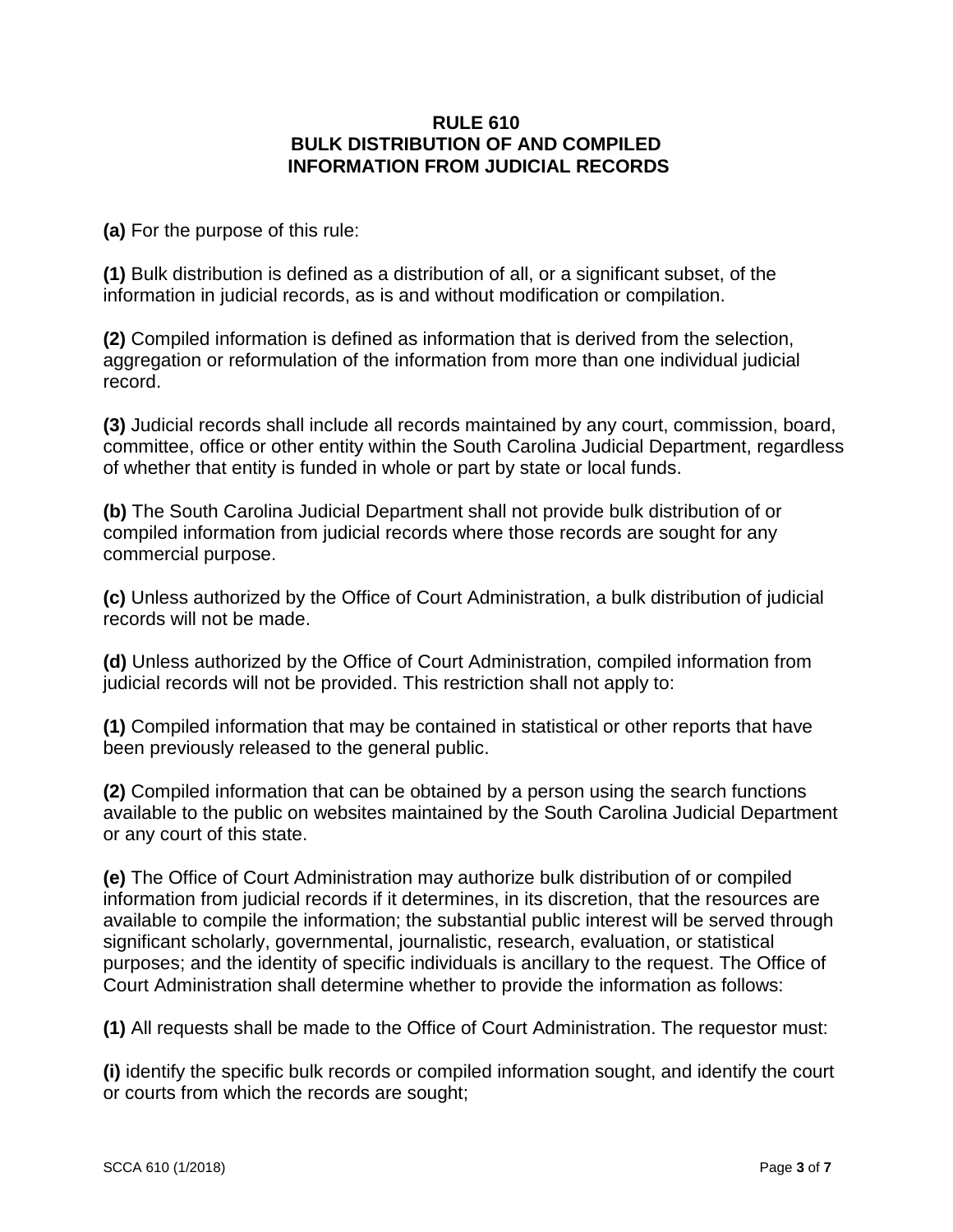**(ii)** set forth the substantial public interest the requestor has for the scholarly, governmental, journalistic, research, evaluation, or statistical purposes as it relates to the requested information;

**(iii)** describe how fulfilling the request is an appropriate use of public resources;

**(iv)** indicate whether the requestor is willing to pay a fee for the search, retrieval, or redaction of records should redaction be required;

**(v)** explain how the bulk records or compiled information will be stored and secured and agree the bulk records or the compiled information will not be sold and will not be used for any commercial purpose or for the purpose of solicitation.

**(2)** A request may be denied on the basis that:

**(i)** the requestor may obtain the information using the search functions available to the public on websites maintained by the South Carolina Judicial Department or any court of this state;

**(ii)** fulfilling the request may interfere with normal Judicial Department operations;

**(iii)** the requested information contains confidential data or financial information that may not be provided.

**(3)** If providing the data will require the expenditure of more than one hour of personnel time, including that of any vendor or contractor, the Office of Court Administration may charge the requestor the actual cost of that personnel time. If the estimate costs exceed \$100, the requestor may be required to pay that fee in advance.

**(4)** Information may be provided without charge or at a reduced charge if it is determined that a waiver or reduction of fees primarily benefits the general public.

Amended by Order dated December 20, 2017.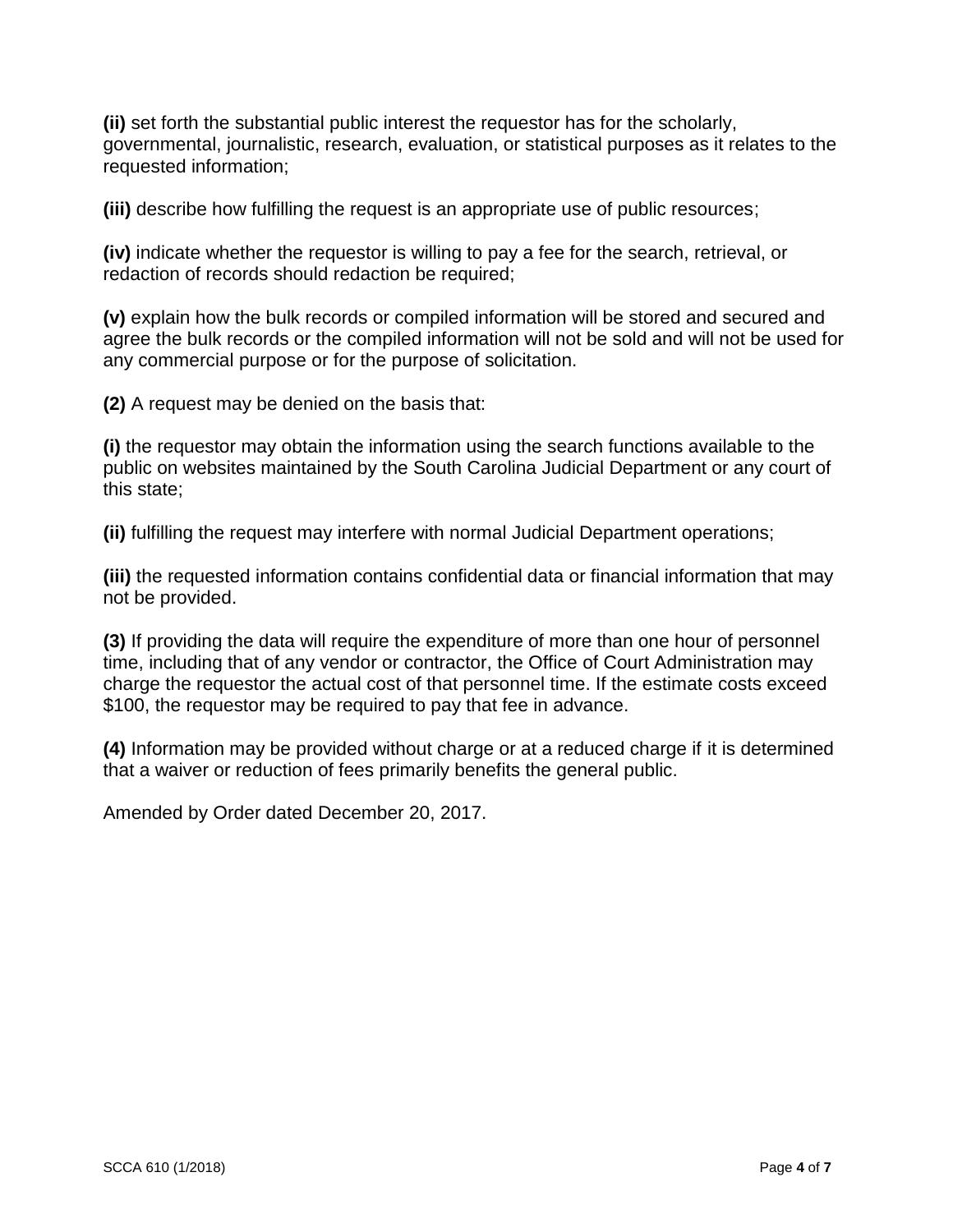

# South Carolina Court Administration

## South Carolina Supreme Court Columbia, South Carolina

1220 SENATE STREET, SUITE 200 COLUMBIA, SOUTH CAROLINA 29201 TELEPHONE: (803) 734-1800 FAX: (803) 734-0269

## **FORM 610 REQUEST FOR BULK DISTRIBUTION OF AND COMPILED INFORMATION FROM JUDICIAL RECORDS [RULE 610, SCACR](http://www.sccourts.org/courtReg/displayRule.cfm?ruleID=610.0&subRuleID=&ruleType=APP)**

**(SHALL NOT BE USED FOR ANY COMMERICAL PURPOSE)**

**I. Requestor is:** ☐ **an individual** ☐ **an organization Requestor's name: Address: Contact person: Title: Telephone: Email:**

- **II. List all known business, nonprofit, governmental, or other organizations' names which will have access to, participate in the use of, or will be disseminated the requested information:**
- **III. Identify the Court, including location, which maintains the Record (***e.g.* **Court of Common Pleas Statewide or Court of Common Pleas in Abbeville County):**
- **IV. Identify the bulk or complied information sought, including specific data points within the bulk or complied information (***e.g.* **Case Number, File Date, Nature of Action Code, Disposition Date):**

**V. Date range requested? (e.g., 7/1/16 - 6/30/17)**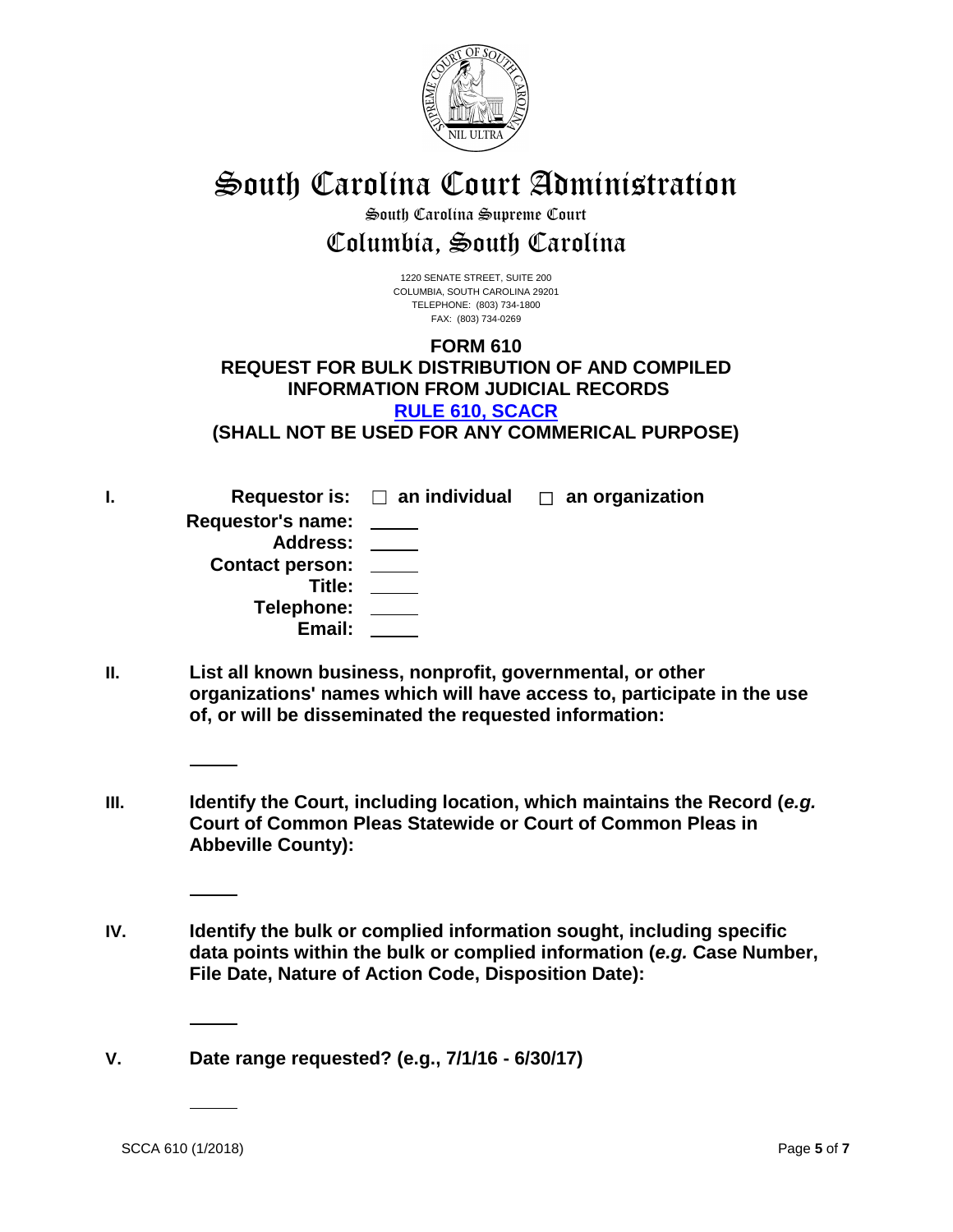- **VI. What is the purpose of the request? (Explain in detail, to clarify all necessary data points)**
- **VII. What substantial public interest will be served through the scholarly, governmental, journalistic, research, evaluation, or statistical purposes use of the requested information? (Explain in detail)**
- **VIII. Describe how fulfilling the request is an appropriate use of public resources:**
- **IX. Requestor is** ☐ **is NOT** ☐ **willing to pay an amount determined to be the actual cost of personnel time, including that of any vendor or contractor, if providing the data will require more than one hour of personnel time. If not, why?**
- **X. Explain how the bulk or complied information will be stored and secured:**
- **XI. Requestor agrees** ☐ **the bulk records or the compiled information will not be sold and will not be used for any commercial purpose or used for the purpose of solicitation.**

**By signing this request, I represent that I am the requestor or authorized to do so on behalf of requestor, and affirm under the penalties for perjury, contempt, or any other actions or penalties as provided by law that the requested information will not be sold, used for any commercial purposes, or for the purpose of solicitation.**

| Signature:           |                                                             |  |  |
|----------------------|-------------------------------------------------------------|--|--|
| <b>Printed Name:</b> |                                                             |  |  |
| Title:               |                                                             |  |  |
| Organization:        | the control of the control of the control of the control of |  |  |
| Date:                |                                                             |  |  |